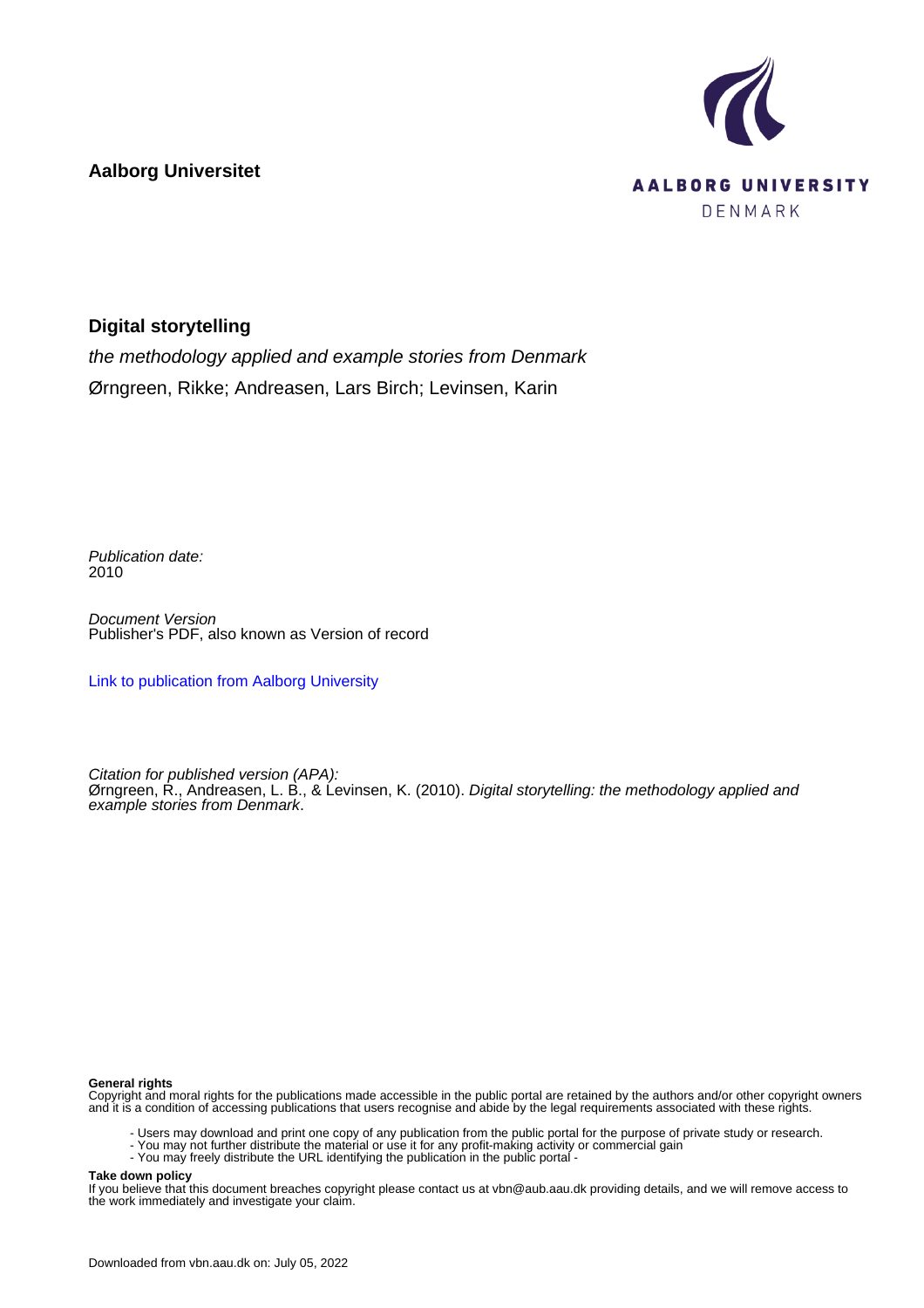



# Digital storytelling - the methodology applied and example stories from Denmark



*Rikke Orngreen, Karin Levinsen and Lars Birch Andreasen* Danish School of Education, Aarhus University

*A contribution to the EU project L@JOST – Learn About Finding jobs From Digital Storytelling* Reference: 143429-2008-LLP-RO-KA3-KA3MP

*This project has been funded with support from the European Commission. This contribution is based on the data collected from the Danish Digital Story Workshop1, it reflects the views only of the authors, and the Commission cannot be held responsible for any use which may be made of the information contained therein.*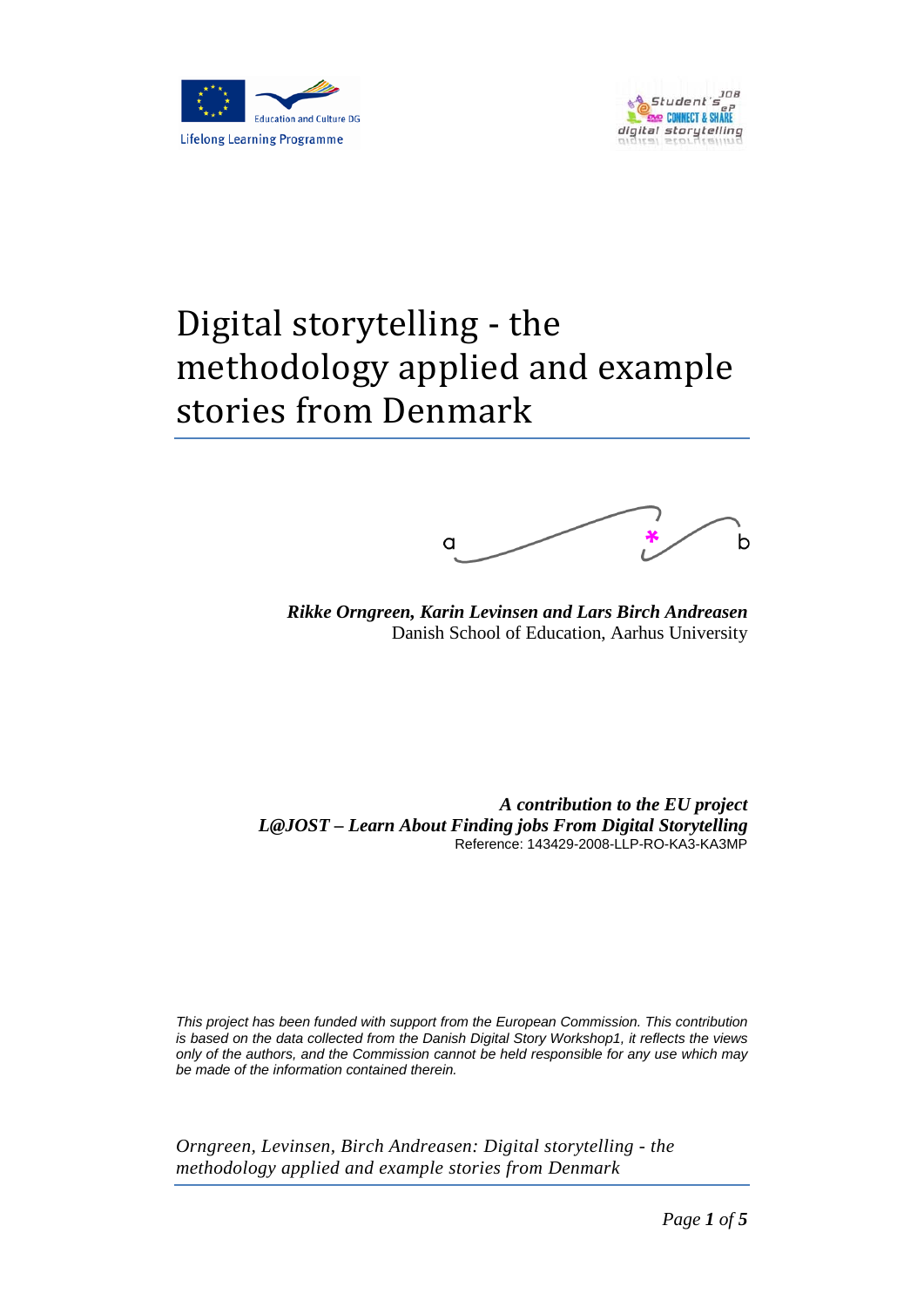



## Project Digital Storytellings: the methodology applied and example stories from Denmark

# **A storytelling workshop methodology**

In order to produce the first digital stories the Danish team designed a setup to facilitate members of the L@jost target group in producing digital stories. The design consists of two phases, 1) before participating in the workshop; and 2) the workshop where the stories are produced. In phase 1), the participants are encouraged to reflect on their experiences with job seeking from various perspectives. The reflection is inspired by the Cultural Probes method (Boehner,Vertesi, Sengers & Dourish 2007, Gaver, Dunne & Pacenti 1999, Gaver, Boucher, Pennington & Walker 2004). In phase 2) the participants share their thoughts derived from the reflections on the cultural probes; interview each other and produce the digital story they want to share with other jobseekers. The stories are multimedia-productions that contain text, graphics and audio. They are produced in digital video format in MS PhotoStory.

The process of interviewing each other and recording these interviews with webcams at the same time provided valuable insight into the individual jobseeking process of the participants. Analysing these gave input to a number of written stories. Consequently, the result of the workshop was two multimedia digital stories and number of stories that have all been made available as blog-posts to the L@jost community.

### **The process**

In Denmark a workshop was held on the 10 March 2009 (from 2-6 pm), with 6 participants who were all former or current students from DPU. DPU offers post-graduate (master level) educational programmes; therefore the participants that currently studies at DPU already have a bachelor degree from other institutions. The participants were: One, who had just finished her master degree and was in the first week of beginning of a job seeking process (but had worked previously as teacher before studying at DPU). Two who had finished their master degrees recently and now got new jobs. Both were already employed, while they were seeking these new jobs. One got her new position 10 months ago; the other had just got it, but not begun yet. Three who were at present students at DPU, but who had many, many years of work experience and two of them still employed at the same place as prior to beginning studies at DPU.

The workshop took place as an arena for exploring needs and possibilities, as well as a forum for experimenting with user-driven digital storytelling using multimodal representations. The participants were invited through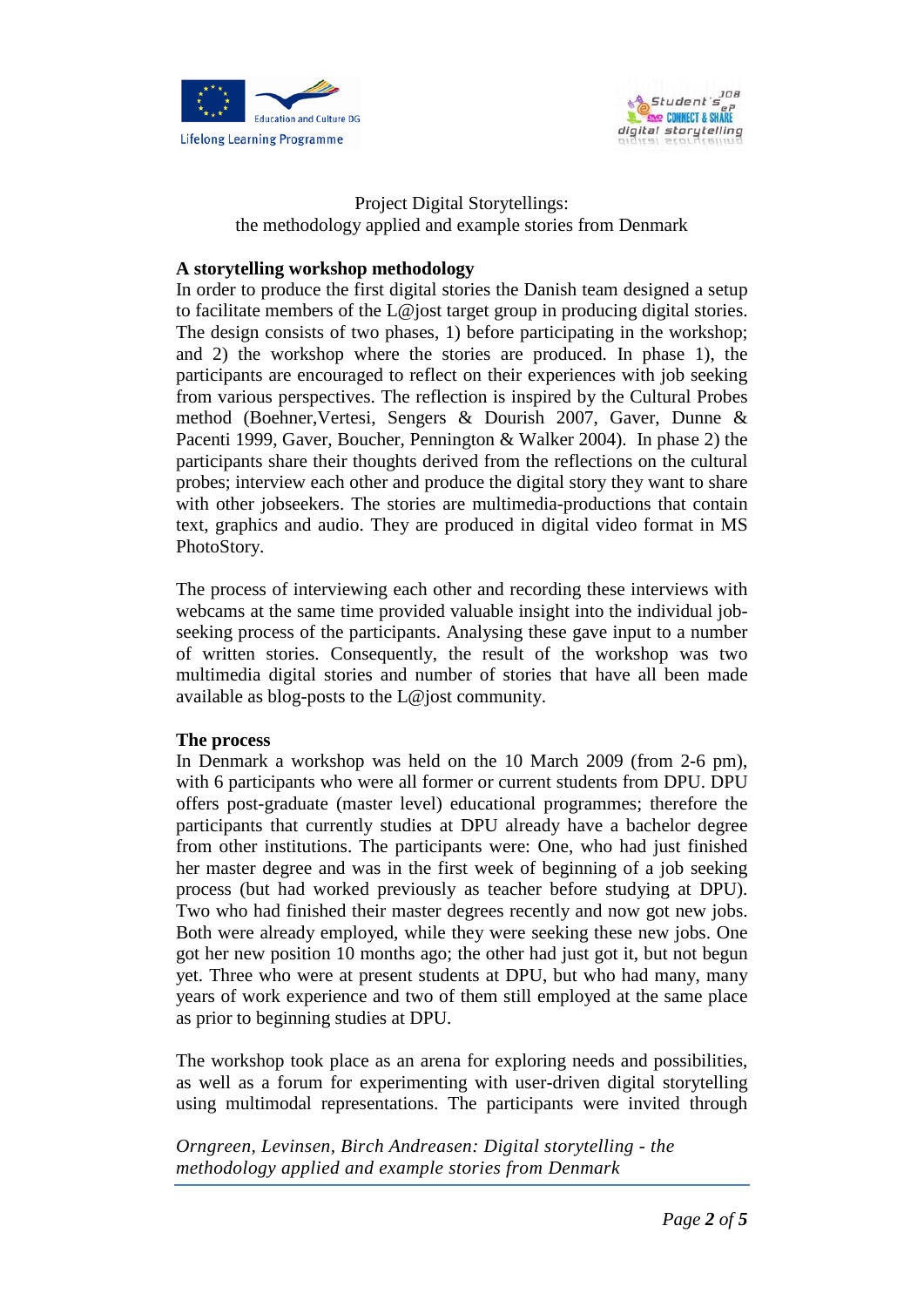



notice board and mailing lists at the few existing DPU alumni organisations. The six participants thus volunteered to use their everyday spare time to join in this workshop. Prior to the workshop the participants were asked to use 1 hour of preparation. Here they had to consider the question: *How did you find your current position, what challenged you and what helped you during the process and where there elements in the requirements or the process that surprised you?* In order to consider these questions, we mailed them material in advance (so called probes, which consisted of postcards with questions that we had made, which they should fill out. These postcards had a front-page that we designed and probing questions on the backside, but leaving the most of the backside blank for their notes. Figure 1 shows one of these postcards. We also asked them to collect pictures (from the Internet, magazines... ) which illustrated their process and bring them to the workshop.



Figure 1: Thumbnail version of picture side of Cultural Probe postcard

The idea of the postcard 1 in figure 1 is to inspire reflections on job seeking in as many directions as possible. Thus, the words that are scattered on the picture side are: Wage, in-service training, being abroad, work environment, network, domain, personal interests, carrier, education, terms of employment, profile etc. The idea of postcard 2 is to inspire the participants to reflect on job seeking in terms of job interviews. Thus, the faces on the picture side symbolize the interviewer and the speech balloons contain phrases that are frequently used in news paper job advertisements: 1) We expect that you are experienced and know about communication and development and that you feel like professional challenges in an inspiring environment. 2) We look for a development oriented and independent employee with a relevant higher education. 3) Additionally we expect you to be able to express your self clear and precise; and 4) You have a pedagogic/ human- or social science education and possess sound pedagogical acumen with regard to children and youth.

At the workshop the participants worked individually and collectively – facilitated by us. At first they were asked to carry out a peer-to-peer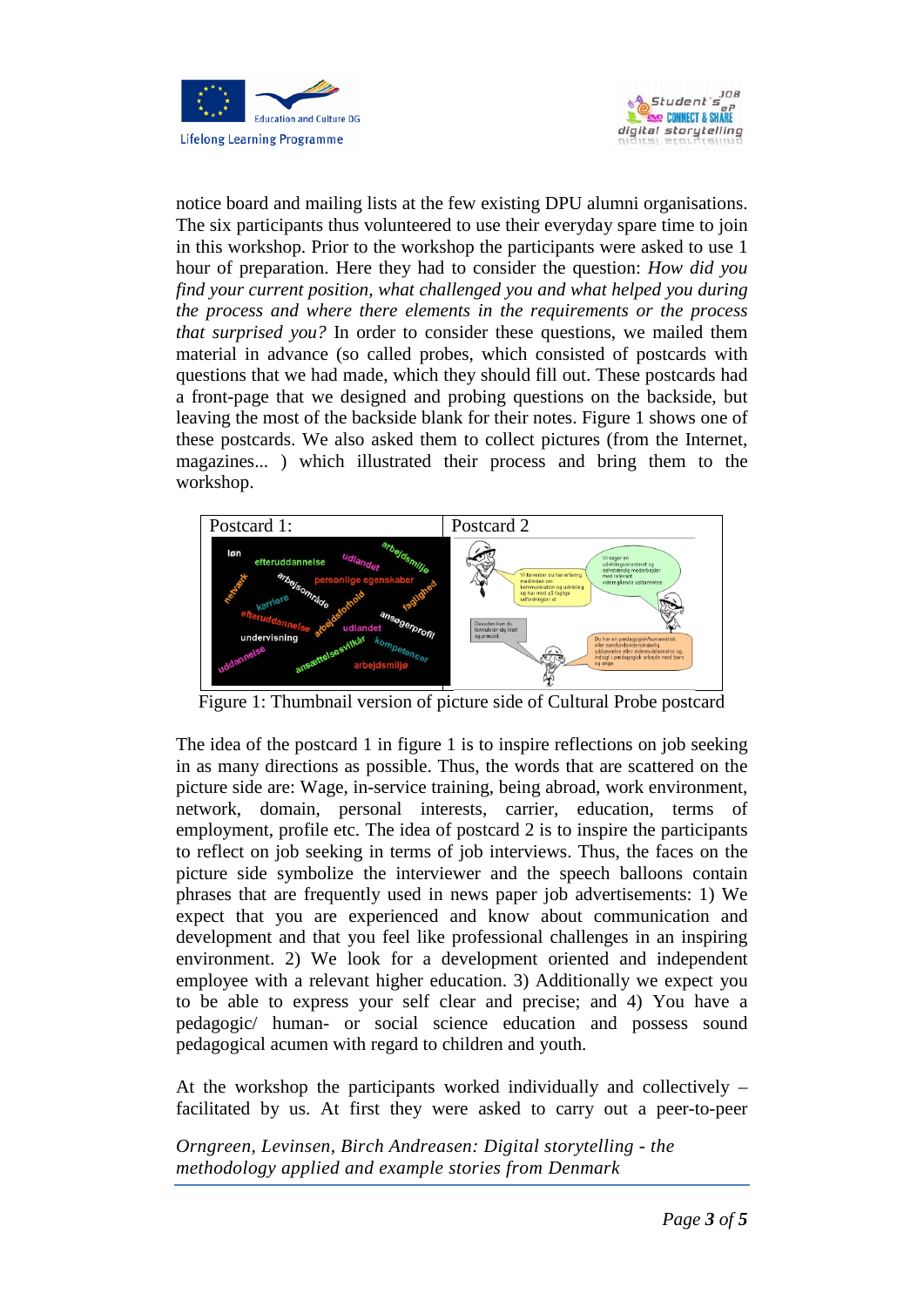



interview, that was recorded using a pc with a web-cam and afterwards they worked on producing the actual digital stories, using the webcam interviews and recording their stories at the end of the workshop. (figure 2 illustrates this process of working with the materials and producing stories). Three participants managed to finish their digital stories using the multimodal software Photo Story. The whole workshop was in addition documented using video, photographs and post-notes. According to the Danish legislation on empirical research, the participants were asked to sign an ethical consent allowing the produced material for public release. The consent was also signed by the L@jost project manager.



Figure 3: Cultural probes at work – the stories taking form